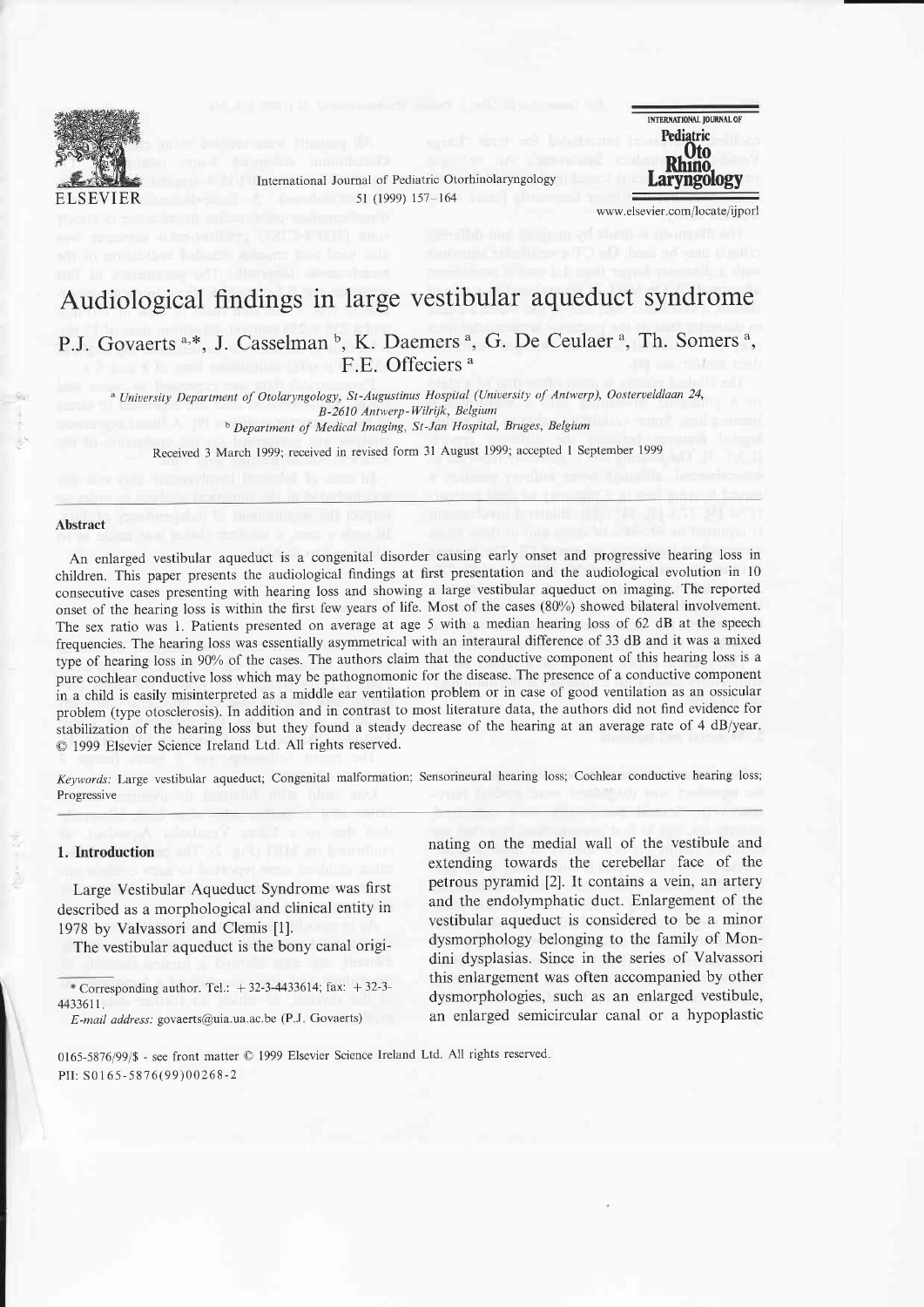cochlea, Valvassori introduced the term 'Large Vestibular Aqueduct Syndrome'. An enlarged vestibular aqueduct is found in almost all Pendred syndromes, but it is more frequently found as an isolated entity.

The diagnosis is made by imaging and different criteria may be used. On CT a vestibular aqueduct with a diameter larger than 1.5 mm is considered abnormal [3]. On MRI, in general and as a rule of thumb, a vestibular duct and/or sac which exceeds in diameter that of the posterior semicircular duct may be considered to be an enlarged vestibular duct and/or sac [4].

The clinical picture is most often that of a child or a youngster presenting with a sensorineural hearing loss. Some variability exists in the audiological features between the different reports  $[1,3,5-7]$ . The hearing loss is generally reported as sensorineural, although some authors mention a mixed hearing loss in a minority of their patients (17% [3], 27% [5], 38% [6]). Bilateral involvement is reported in 59-94% of cases and in these cases symmetrical hearing is suggested [2]. The hearing is often reported to be stable  $(81\%$  [3],  $64\%$  [7]). Yet many papers also report a deterioration which may be stepwise and associated with minor head trauma [8]. Jackler and De La Cruz reported an average deterioration of 25 dB in 6 years [5].

The present paper consists of a report on 10 consecutive cases with emphasis on the audiolosical findings.

# 2. Material and methods

Ten consecutive cases in which a large vestibular aqueduct was diagnosed were studied retrospectively. Several parameters were registered, namely sex, age at first presentation, reported age of onset, family history, history of head trauma.

Audiometry and speech audiometry were performed in a soundproof room with an audiometer calibrated according to ISO (International Standards Organization) standards. Transient clickevoked oto-acoustic emissions were recorded with the Otodynamics ILO88 equipment. Auditory Brainstem Responses (ABR) and electrocochleography were recorded with the Madsen ERA 2250 system.

All patients were studied using enhanced and Gadolinium enhanced 3-mm contiguous Tlweighted images, 500/15/4 (repetition time/echo time/excitations). A three-dimensional Fourier transformation-constructive interference in steady state (3DFT-CISS) gradient-echo sequence was also used and enables detailed evaluation of the membranous labyrinth. The parameters of this sequence are: 0.7-mm-thick slices, in plane resolution of  $0.66 \times 0.66$  mm (field of view of 170 mm and a  $256 \times 256$  matrix), repetition time of 15 ms, echo time of 21 ms, two acquisitions, flip angle of  $65^\circ$  and a total acquisition time of 8 min 6 s.

Parametrical data are expressed as mean and range. Audiometrical data are expressed in terms of five-parameter statistics [9]. A linear regression analysis was performed for the evaluation of the deterioration of hearing over time.

In case of bilateral involvement only one ear was included in the statistical analysis in order to respect the requirement of independency of data. In such a case, a random choice was made as to which ear to include.

## 3. Results

Ten consecutive cases were included, five males and five females. The age at first ENT-visit averaged 5 years (range 0-8 years). All cases presented with hearing loss, two unilateral and eight bilateral. In all cases the diagnosis of Large Vestibular Aqueduct was made on MRI (Fig. 1).

The mean follow-up was 6 years (range 3 months-13 years).

One child with bilateral involvement had a father and a mother who were both bilaterally deaf due to a Large Vestibular Aqueduct, as confirmed on MRI (Fig. 2). The pedigrees of two other children were reported to each contain another case of congenital hearing loss, but further information was lacking.

As to associated congenital anomalies, one case showed mild anomalies of the vestibulum (slightly dilated), one case showed a torsion-anomaly of the kidney and one case showed a hypofunction of the thyroid, of which no further data were available.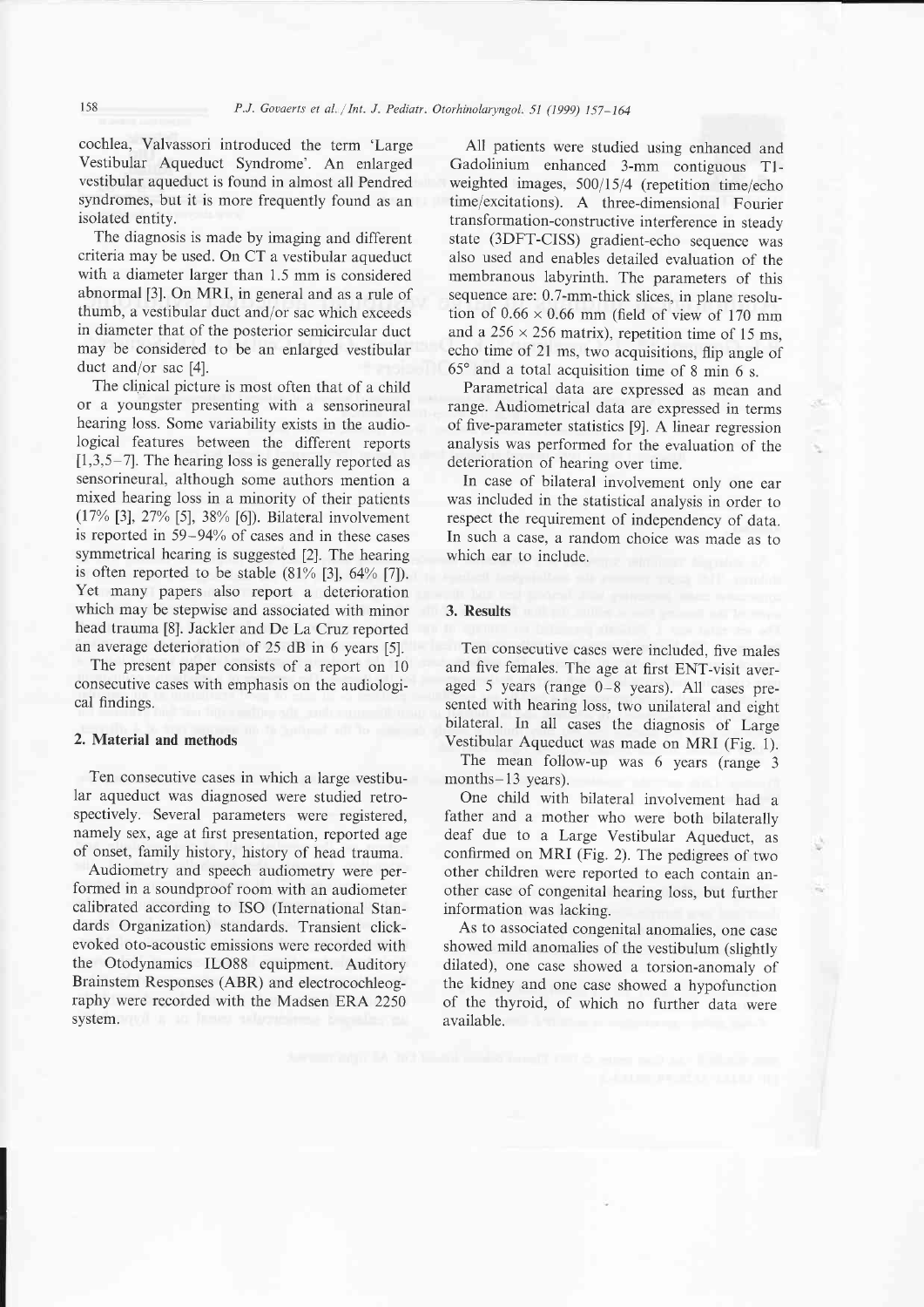



Fig. 1. Axial 0.7-mm thin 3DFT-CISS images (a,b) and a para-sagittal multiplanar reconstruction (c) through the right membranous labyrinth in a 33-year-old man, with an enlarged vestibular duct and sac bilaterally. (a) The endolymphatic duct and sac (white arrowheads) are dilated and their diameter is larger than the diameter of the posterior semicircular canal (long white arrow). Fluid filled cochlea (C) and vestibule (V). (b) Axial image at the level below the membranous labyrinth. The extension of the endolymphatic sac (white arrowheads) in the posterior fossa can be seen on this image The sac is separated from the cerebrospinal fluid surrounding the cerebellum by the dura mater (large black arrow). This dura mater and the fluid in the enlarged endolymphatic duct and sac can only be seen in a reliable way on thin T2-weighted images (e.g. gradient-echo images, fast spin-echo images, etc.). (c) The extension of the endol).mphatic sac in the posterior fossa (white arrowheads) can be recognized on this para-sagittal reconstruction made along the white line in (a). Cochlea (large white arrow), internal auditory canal (small white arrow), posterior semicircular canal (long white arrow), A, anterior; P, posterior.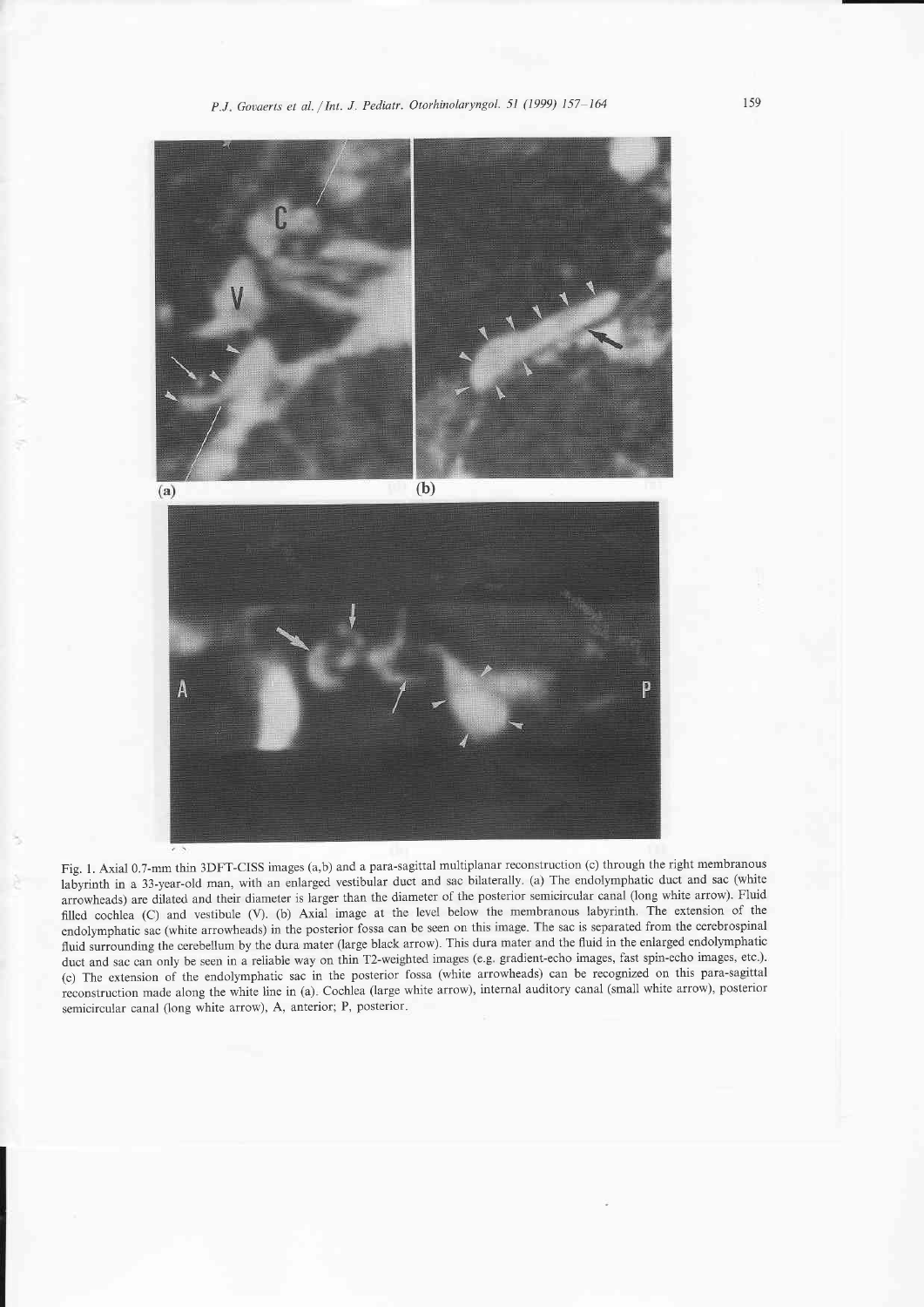

Fig. 2. Axial 0.7-mm thin 3DFT-CISS images through both membranous labyrinths in the wife (a, b) and child (c, d) of the man illustrated in Fig. 1. (a, b) The large fluid filled endolymphatic sacs (white arrowheads) can be depicted posterior to the vestibule (V), then pass the posterior semicircular canal (long white arrow) which has a smaller diameter, and then reach the posterior fossa. Fluid filled cochlea (large white arrow), F, flocculus. (c, d) Again the enlarged endolymphatic sacs (white arrowheads) can be followed behind the posterior semicircular canal (long white arrow) and reach the posterior fossa on both sides. On the left side one can even recognize the endolymphatic duct or connection with the vestibule (small white arrow). Cochlea (large white arrow), vestibule (V).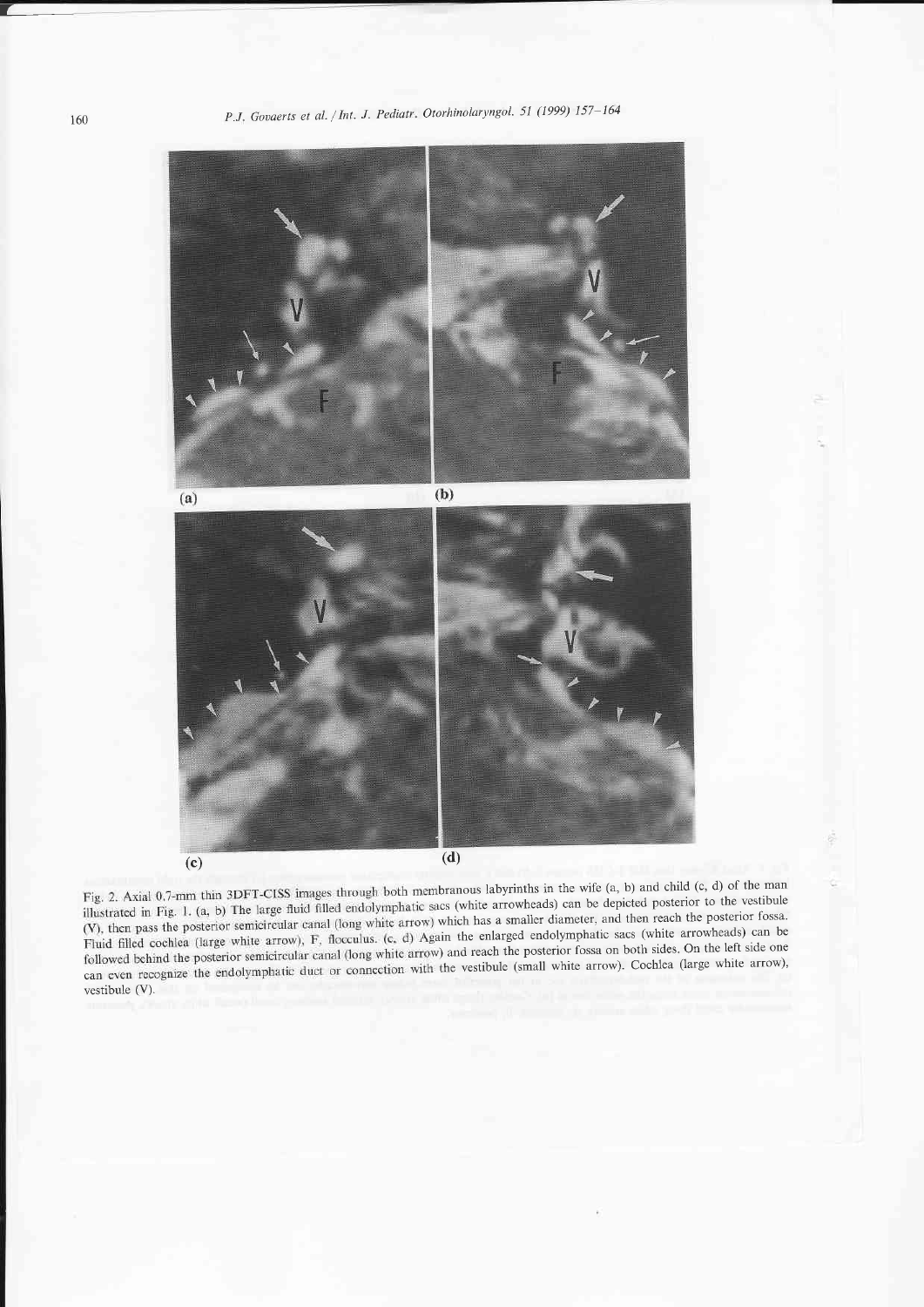The audiometrical results at the first visit are shown in Fig. 3 and Table 1. A median hearing loss of 62 dB was recorded at the speech frequencies (Pure Tone Average or PTA, average of 0.5, I and 2 kHz). In all cases the audiogram was down-sloping. The better ear showed a median loss of 54 dB and the worse ear of 87 dB at speech frequencies.

In nine cases, the type of hearing loss was mixed with a distinct conductive component. Tympanometry was perforrned in six cases and a type A tympanogram was found in all of them. Click-evoked oto-acoustic emissions were examined in four cases and were absent in all of them.



Fig. 3. Box and whisker plots representing some audiometrical variables. 250, PTA, 4000: hearing thresholds (dB HL) at first ENT-visit at250 Hz, Pure Tone Average and 4000 Hz respectively Best, worst: PTA at the better respectively the worse hearing ear. Progr: deterioration of the hearing expressed as db/year at the PTA. Bars, minimum to maximum; large rectangles,  $25-75%$ ; small squares, median value.

#### Table I

Numerical data for the box and whisker plots in Fig. 3, representing some audiometrical variables"

|                | 250 Hz | <b>PTA</b> | 4000 Hz | Progr. |  |
|----------------|--------|------------|---------|--------|--|
| Maximum        | 70     | 90         | 120     | 13     |  |
| Upper quartile | 68     | 72         | 96      | 6.5    |  |
| Median         | 48     | 62         | 73      |        |  |
| Lower quartile | 30     | 45         | 56      | 1.4    |  |
| Minimum        | 15     | 45         | 50      | $-0.6$ |  |

<sup>a</sup> 250 Hz, PTA, 4000 Hz: hearing thresholds (dB HL) at first ENT-visit at 250 Hz, Pure Tone Average and 4000 Hz, respectively. Progr., deterioration of the hearing expressed as dB/year at the PTA. Five parameters as in Ref. [9].

Speech audiometry was performed in four cases and ABR in three cases and neither added any further information. Electrocochleography was performed in one case with unilateral involvement and showed an enlarged negative summating potential with an SP/AP-ratio of 0.70 in the involved ear and a norrnal summating potential with an SP/AP-ratio of 0.22 in the non-involved ear.

The evolution of the hearing is displayed in Fig. 4. Linear regression analysis shows a linear deterioration of 4 dB/year with an average correlation coefficient of 0.60. As can be seen on the figure, many cases show episodes of more pronounced hearing loss which recuperates totally or partially. This sometimes occurred after minor head trauma, but often without any evidence of head Írauma. Most episodes were not associated with vestibular problems. As explained in Section 2, only one ear per patient was included in this statistical analysis. In all cases with bilateral involvement, the evolution of the other ear was similar to the evolution of the ear that has been included.

Two cases were operated upon for middle ear inspection. In both cases the middle ear showed no anomaly, the ossicular chain was intact and its mobility was absolutely normal. The only noteworthy observation that was found in both operation records was the absence of a 'round window reflex', which means that the round window membrane could not be displaced by moving the stapes in the oval window.

One case was operated upon and received a LAURA<sup>®</sup> Cochlear Implant. The same findings were recorded as in the former two cases. In addition, upon the opening of the basal cochlear winding before the insertion of the cochlear implant electrode, a profuse perilymph leaking was observed, reflecting the higher than normal pressure in the cochlea.

## 4. Discussion

The large vestibular aqueduct syndrome was first described in 1978 [1]. It was diagnosed on radiological tomography of the inner ears of 50 patients presenting with hearing loss. In subse-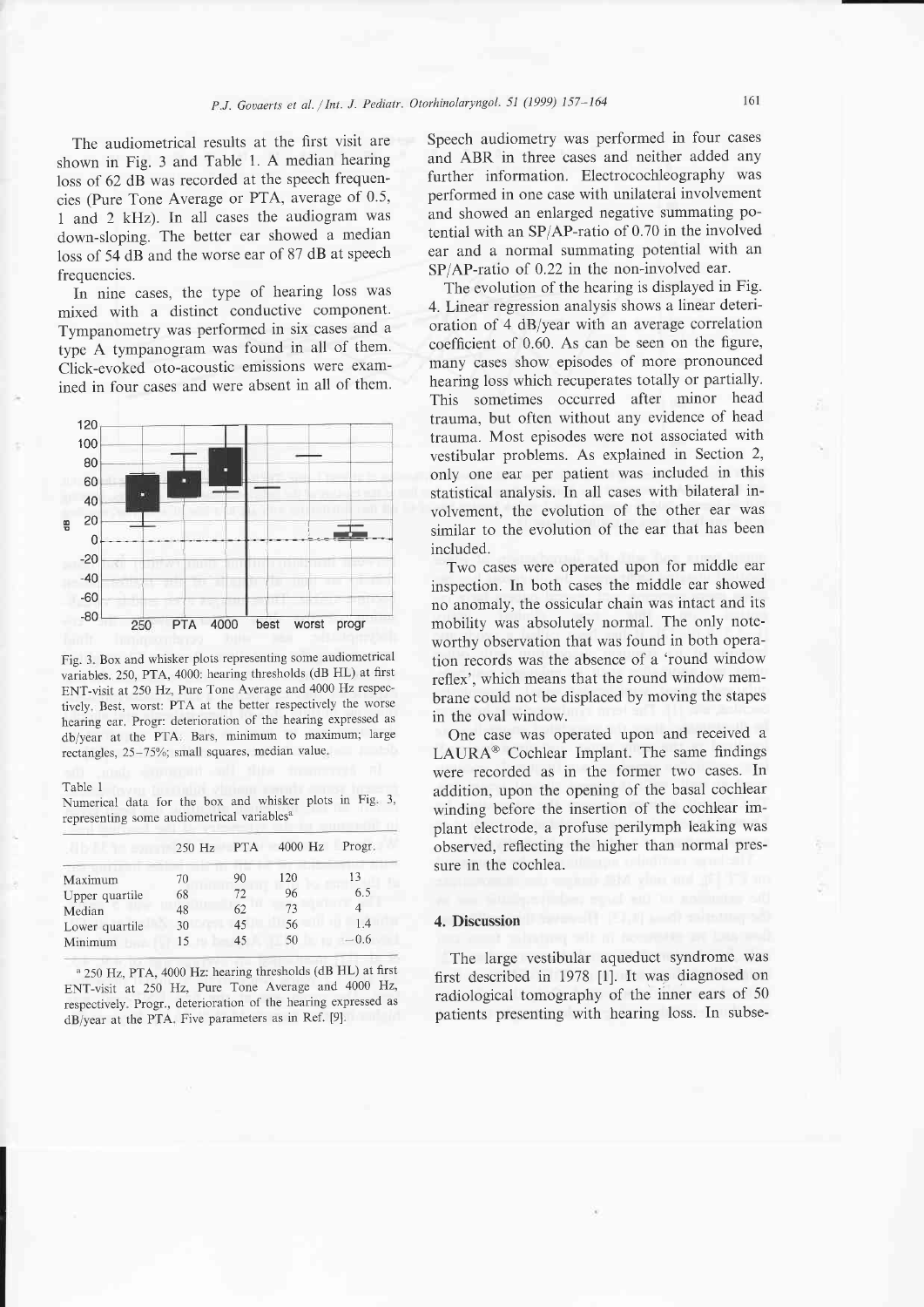

Fig. 4. Evolution of hearing thresholds of nine children with a follow-up of at least 1 year. The lines represent the hearing thresholds (dB HL) at PTA of one child as a function of age. The broken line is the median of the individual best linear fit curves, showing that on average children present at age 5 with a hearing loss of 62 dB that deteriorates with age at a rate of 4 dB/year, resulting in a severe hearing loss or deafness by age 18.

quent years and with the introduction of other medical imaging techniques, the diagnosis has become more common and several papers have reported on this new clinical entity  $[1-3,5-8,10-12]$ . It has been called a syndrome because of its frequent association with other inner ear anomalies such as enlarged vestibule, enlarged lateral semicircular canal, hypoplastic cochlea, etc. [1]. The term syndrome may however be illegitimate, since the associated anomalies are localized in the same organ and since 'isolated' large vestibular aqueducts are frequently encountered as well, with the same clinical symptoms. The present authors support the suggestion by Emmett to consider alarge vestibular aqueduct as a minor variant of a Mondini deformity [3].

The large vestibular aqueduct can be recognised on CT [3], but only MR images can demonstrate the extension of the large endolymphatic sac in the posterior fossa [4,13]. However this malformation and its extension in the posterior fossa can only be recognised in a reliable way when T2 weighted gradient-echo (e.g. 3DFT-CISS) or fast spin-echo sequences are used. Only these images are thin enough and provide enough contrast

between intralabyrinthine fluid (white) and bone (black) so that all details of the malformation become visible. These images even enable visualisation of the dura mater between the endolymphatic sac and cerebrospinal fluid surrounding the cerebellum. Routine Tl-weighted spin-echo images are not sensitive enough. In our experience they can depict a large endolymphatic duct/sac in only 26% of these patients and should therefore not be used as the only sequence to detect congenital inner ear malformations [13].

In agreement with the literature data, the present series shows mainly bilateral involvement (80%). So far, not much attention has been given in literature to the symmetry of the hearing loss. We found a median interaural difference of 33 dB, with thresholds of  $54$  dB in the better hearing ear at the time of first presentation.

The average age of presentation was 5 years, which is in line with other reports. Zalzal et al. [7], Levenson et al. [12], Arcand et al. [2] and Belenky et al.  $[11]$  mentioned an average age of 4.9, 4.5, 3.1 and 3.5 years, respectively at initial presentation. The mean age at the first ENT-visit was higher in other papers: 11 [5,8], 16 [6], 20 years [3].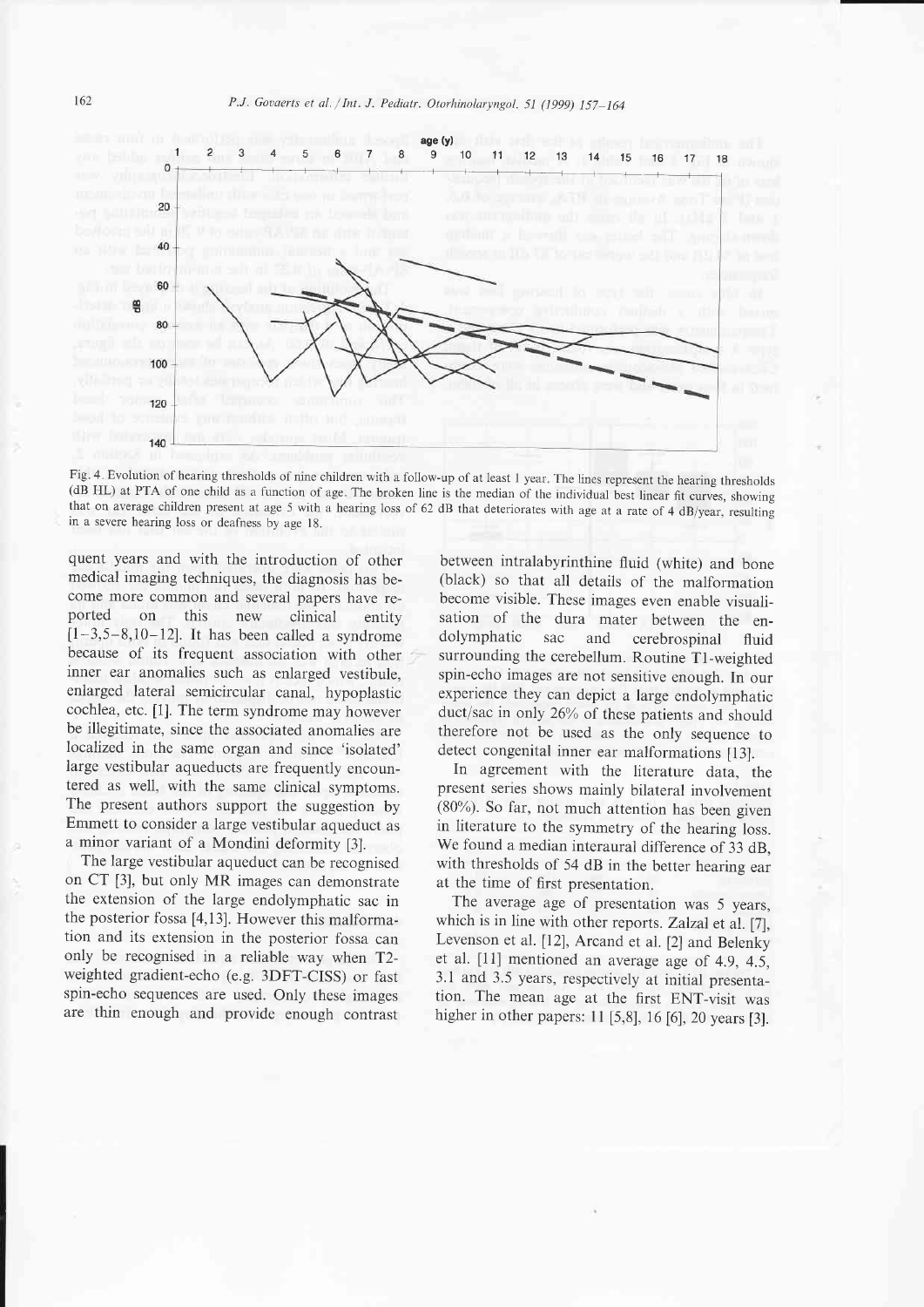The reported age of onset of the symptoms (hearing loss) is even lower and can be assumed to be prelingual.

The type of hearing loss is commonly being reported as sensorineural  $[7,8,11,12]$ , although some papers mention a mixed type of hearing loss in a minority of cases:  $33\%$  [1],  $27\%$  [5],  $38\%$  [6]. In our series, nine patients out of 10 showed a mixed type of hearing loss. In six cases tympanometry was performed and showed a type A curve, meaning that the conductive component could not be explained by middle ear impedance problems (such as effusion). In addition, middle ear inspection in three cases showed normal mobility of the ossicular chain and absence of a round window reflex. The latter finding is suggestive of a cochlear mechanical problem. This was confirmed in one case where an excessive perilymph leakage was observed upon opening the basal cochlear turn for the insertion of a cochlear implant electrode. A similar finding was also reported by Schessel and Nedzelski [14]. In addition electrocochleography was performed in one patient and showed an enlarged negative summating potential and this was also reported to be the case in four out of 14 patients in another study [3]. All these findings contribute to the idea of an intrinsic cochlear conductive hearing loss. The cause of this functional anomaly is still unknown, but it seems reasonable to speculate that an enlarged vestibular aqueduct with an enlarged endolymphatic duct may cause mechanical endocochlear problems, either by volume or by pressure effects.

The hearing loss is said to be stable (though fluctuating) in most cases and progressive in some. The present data give evidence of a steady decrease of the hearing over time. Sudden attacks of hearing loss (10-20 dB) may occur, sometimes following minor head trauma. In most cases the hearing recovers to its former level. Since many patients may present just after a sudden hearing loss, their thresholds may be assumed to be at their worst and to recover in the next few days or weeks. If afterwards the hearing slowly goes down at a rate of 4 dB/year, as suggested by our data, it may take a couple of years before the thresholds will reach the same level as the level at presentation. During this period the observer will believe the hearing to remain stable. The present authors therefore believe that the idea of a stable hearing may be untrue and may be due to too short a follow-up period. They feel the data of Jackler and De La Cruz [5] conflrm this: they reported an overall deterioration of 25 dB over a median follow-up period of 6 years in 12 patients.

In general, a large vestibular aqueduct is believed to be congenital, yet not inherited. In this regard it is remarkable that in one family, both father and mother and their only child have bilateral large vestibular aqueducts with associated hearing loss. This finding may be a coincidence but it may also be some evidence of an autosomal recessive trait. The family history did not report consanguinity. No audiometric or imaging results are available from the rest of the family, but the family history does not mention other members with hearing loss. On the other hand the relatively closed community of the deaf may increase the likelihood of two affected homozygotes meeting one another. Recently a report has been published on two brothers with large vestibular aqueducts [15] and of several families with large vestibular aqueducts in one generation [16], which may also be suggestive of an autosomal recessive manner of inheritance.

In conclusion, the authors believe that the clinical picture of a large vestibular aqueduct may be refined on the basis of the present data. They advocate the clinical entity should not be named a syndrome. It is rather a congenital anomaly that may be considered a minor variant of the Mondini dysplasia and that is characterized by a prelingual hearing loss that is probably mild in the first few years of life, but that deteriorates at a rate of 4 dB/year, resulting in severe hearing loss or deafness by adulthood. Episodes of sudden hearing loss may occur and they usually recover totally or partially. The hearing loss is basically asymmetrical with an interaural difference of approximately 30 dB and it is mixed with its conductive component being due to cochlear mechanical disturbances. Some evidence exists that it may be inherited in an autosomal recessive way and that it may be associated with thyroid dysfunction.